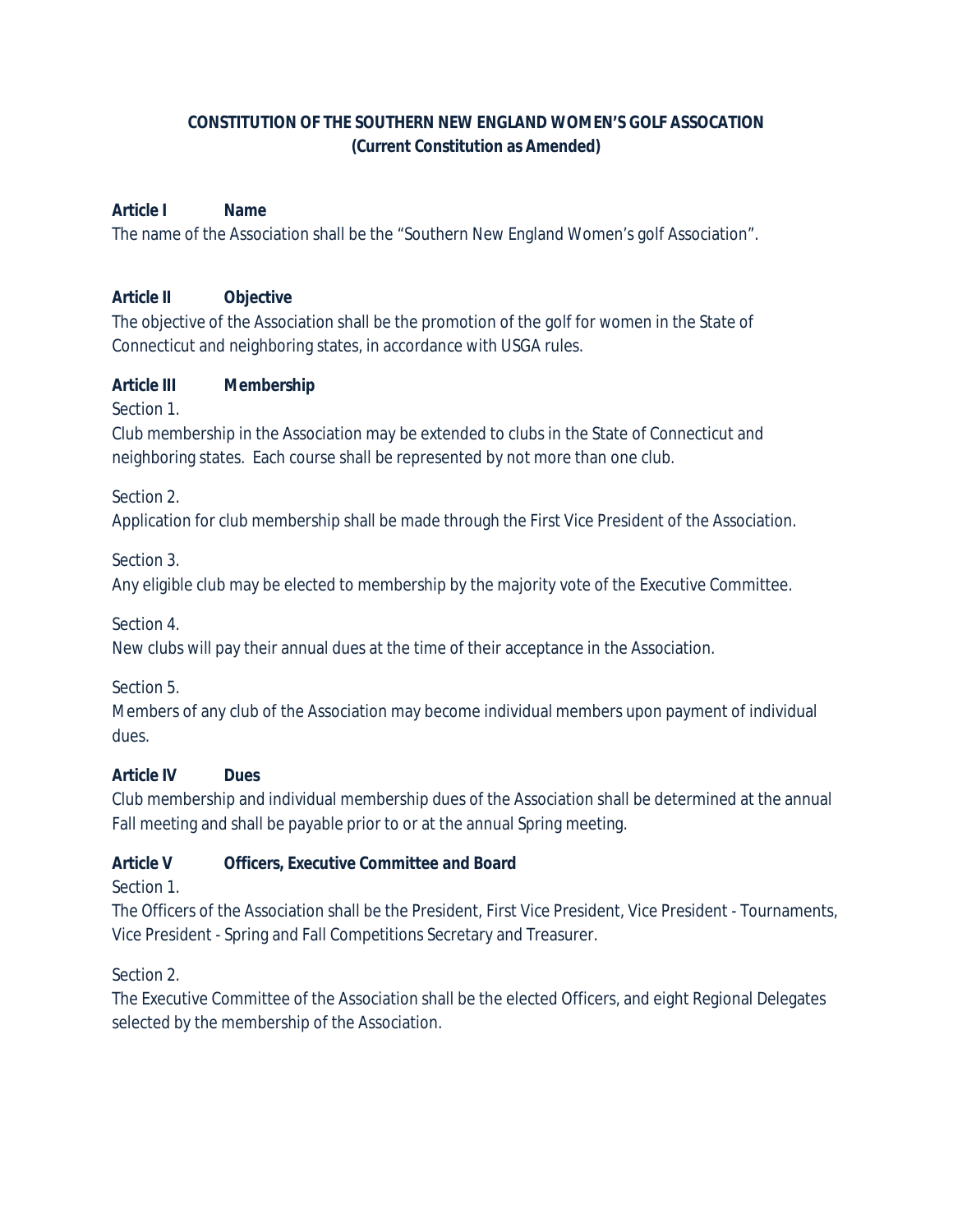# Section 3.

The Board shall be the Executive Committee, the Past President *(ex-Officio*) and appointed committee chairwomen.

### Section 4.

The Officers of the Executive Committee shall be elected at the annual Fall meeting and shall hold office for one year. Not more than two officers shall be elected from any club.

#### Section 5.

At the Fall meeting, members in attendance will elect two Regional Delegates to represent their region on the Executive Committee. Voting shall follow the procedure outlined in Article VII, Section 4. Not more than one Delegate shall be elected from any club.

#### Section 6.

Vacancies for any Office shall be filled for the unexpired term by vote of the remaining members of the Executive Committee.

#### Section 7.

A majority of the members of the Executive Committee shall constitute a quorum.

#### Section 8.

The Executive Committee, as it deems necessary, shall propose amendments to this Constitution for consideration and action by the membership at an annual meeting.

## **Article VI. Powers and Duties of Executive Committee and Board**

#### Section 1.

The control and management of the Association and the affairs and property thereof shall be entrusted to the Executive Committee. Only the Executive Committee shall have voting power.

## Section 2.

The President shall preside at all meetings of the Association and of the Executive Committee. She shall serve as an honorary member of the State Amateur Committee. She shall appoint Association representatives to the State Amateur Committee, Tournament of Champions Committee and other nonexecutive board positions and committees as needed.

#### Section 3.

The First Vice President shall perform all duties of the President in her absence or inability to serve. She shall be responsible for keeping a role of Membership.

## Section 4.

The Vice President - Spring and Fall Competitions shall be responsible for inter-club competitions that take place in the spring and fall.

## Section 5.

The Secretary shall keep accurate records of meetings of the Association and of the Executive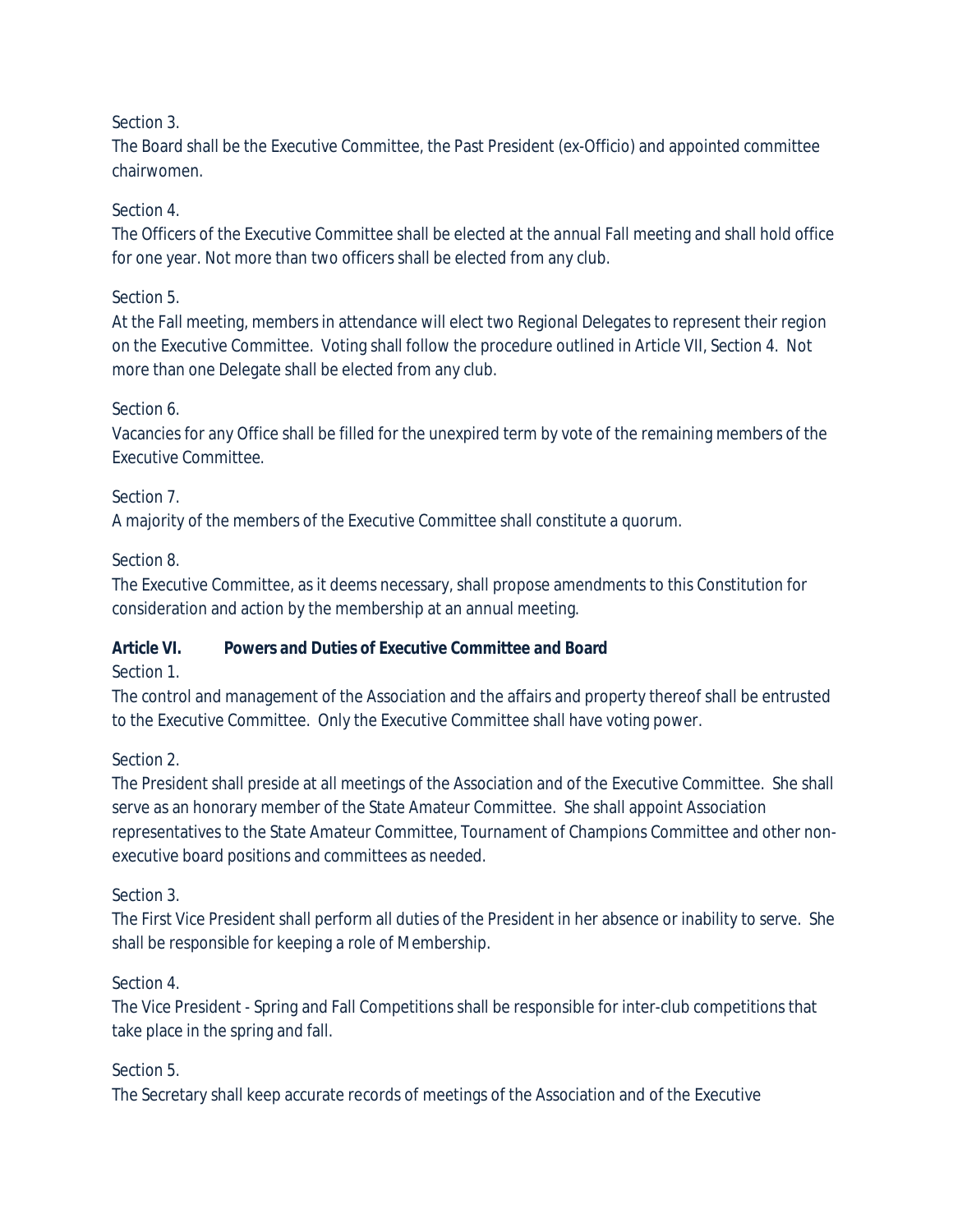Committee and mail copies of those records to all Board members. She shall keep correspondence belonging to the Association and prepare the Association's Annual Report.

## Section 6.

The Treasurer shall collect all monies belonging to the Association and, with approval of the Association dispense same. She shall report, in writing, the financial status of the Association when required by the Executive Committee, and at the annual meeting shall present a written report showing all receipts and expenditures. She shall present a proposed budget for approval by the membership at the annual Fall meeting. The Treasurer's books may be subject to tan annual audit.

## Section 7.

The Vice President - Tournaments shall be responsible for scheduling and coordinating SNEWGA tournaments.

## Section 8.

The Regional Delegate shall serve as liaison between the Board and her region.

## Section 9.

The *ex-Officio,* the immediate Past-President, shall serve on the Board in an advisory capacity. She shall serve as Chairwoman of the Nominating Committee.

# **Article VII Association Meeting**

Section 1.

There shall be annual Fall and Spring meetings.

# Section 2.

Special meetings of the Association may be called by the president or by the Executive Committee, or may be called at the written request of any two clubs of the Association.

# Section 3.

Thirty days' notice of the time and place of the annual meetings and two weeks' notice of the time and place of any other meetings shall be mailed to all clubs of the Association. The notice of special meetings shall state the objective(s) of said meeting.

# Section 4.

The clubs of the Association shall be represented at the meetings. Club Presidents and SNEWGA representatives (or their authorized representatives) are entitled to vote; only two votes per club.

Section 5. Representation by a majority of the member clubs shall constitute a quorum.

# **Article VIII – Nominating Committee**

Section 1. The *ex-Officio* shall appoint the Nominating Committee.